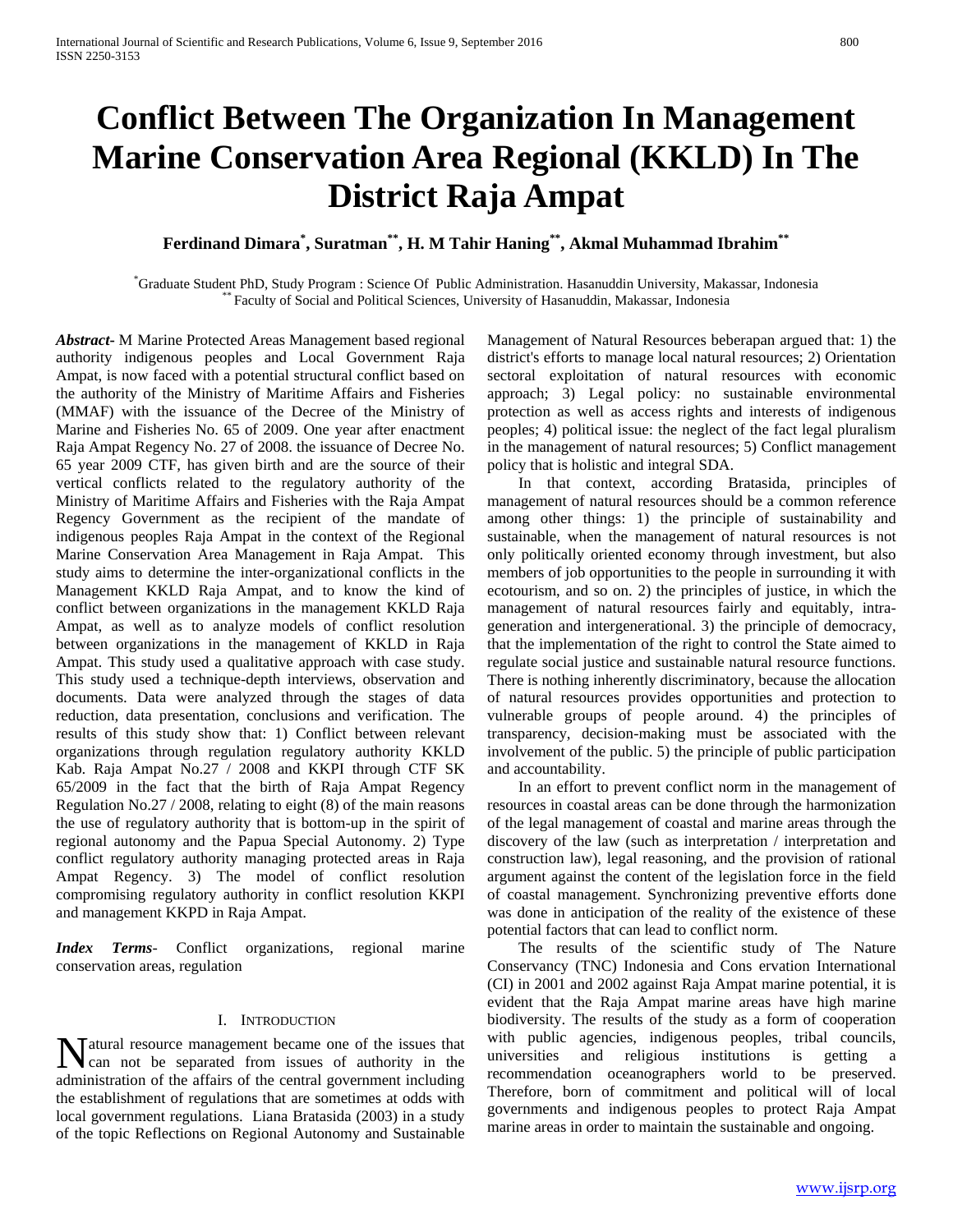Responding to recommendations resulting from the study, as well as the motivation and commitment of high society towards sustaining marine biodiversity in the Raja Ampat, the regional government issued a decree Raja Ampat Raja Ampat No. 66 Year 2007 regarding the Regional Marine Conservation Area (KKLD) Raja Ampat, followed by the Regional Marine Conservation Area Declaration Raja Ampat, reinforced with Raja Ampat District Regulation No.27 of 2008 on Regional Marine Conservation Area Raja Ampat district. The declaration deals with 6 (six) KKLD in Raja Ampat with a level of connectivity that can not be separated from one another so that it becomes a unitary Network KKLD Raja Ampat both from a biological and economic, social and cultural rights, namely: KKLD Ayau-Asia, KKLD puppet-pity, KKLD Mayalibit bay, KKLD Dampier Strait, KKLD Kofiau, and South East Misool KKLD. In addition, there is another one in Waigeo KKLD Southwestern managed by the Ministry of Maritime Affairs and Fisheries (MMAF), making it seven KKLD in Raja Ampat.

 At this time, overlapping management KKLD Puppet Unfortunately, by the issuance of a decision of the Ministry of Marine and Fisheries No. 65 of 2009 on the establishment of the National Fishery Conservation Area (KKPN) Waigeo the west. While by law No. 27 of 2008, the Wayang KKLD management has been incorporated into the "Document 20 Year Plan Network Management Small Island Wildlife Areas KKLD Raja Ampat.

 In that context, the indigenous people of Raja Ampat has learned that 90% KKLD Wa who became regional Free Trade Zone (FTZ), while only about a call KKPN Piay Region. In connection with that, post-study TNC and CI 2001 and 2002 and the recommendations of the experts marine world of sea area of Raja Ampat who have highest marine biodiversity, at the community level, the Raja Ampat government through cooperation with the TNC and CI has conducted a series of activities, among others a) workshop in Kampung Tomolol in the Missol East 2003, while all participants in the workshop comprising representatives from local government, religious leaders, traditional leaders, NGOs (TNC and CI) has committed to undertake concrete action to implement the recommendations oceanographers worlds , b) action at the field level continue to be done in concrete terms through a strong partnership with the community at village level and Customary Council. The results of the action at the field level is, people in some villages have begun to establish marine protected areas *(Free Trade Zone)* in their area such as: Puppet Unfortunately, Mayalibit Bay and Ayau. Even the people in the villages in 2006, has made the Declaration of Indigenous / traditional to marine protected areas have been established. This action continues and done by people in other parts of Raja Ampat, for example in Kofiau. In 2007, the community Kofiau declare traditional/customary Regional Marine Conservation Area and Boo Kofiau.

 See the motivation and commitment of local and indigenous people from the high to the efforts to conserve marine biodiversity in the Raja Ampat, Raja Ampat district government did not stay silent. Commitment and support protection, empowerment and capacity building initiative and autonomy of indigenous peoples in order to initiate the determination and declaration of the Regional Marine Conservation Area to set the Raja Ampat decree 66 of 2007 on Regional Marine Conservation Area Ampat king. Later that same year, the Regent of Raja

Ampat Marine Protected Area declared the area of Raja Ampat, which preceded the handover ceremony Mandate Management of Marine Protected zones Raja Ampat Raja Ampat to the Government of the indigenous people of Raja Ampat and Customary Council.

 The series of above-mentioned process continues until the central government, which in the same year, 2007, the Minister of Marine da n Fisheries of the Republic of Indonesia, signed inscription Marine Conservation Areas Raja Ampat. At the level of regional/district's own policy on the management of the Regional Marine Conservation Raja Ampat reinforced with higher laws at district level, through the Regional Regulation (Perda) No. of Raja Ampat 27 of 2008 on Marine Conservation area of Raja Ampat.

 The whole process is done after the results TNC and CI in 2001 and 2002 and the recommendations of international marine experts until the establishment of Raja Ampat PERDA No. 27 years 200 8 on regional marine conservation area of Raja Ampat as described above proves that what was done in the Raja Ampat regency can be said to be a process that is actually initiated and started from the bottom level, namely indigenous communities. Process-based initiative, authority and local knowledge and cultural indigenous Raja Ampat in the form of a declaration and establishment of Marine Conservation Areas that are mandated to be forwarded to the Local Government Raja Ampat which have established him with the regional regulation, proving that efforts to conserve marine biodiversity of Raja Ampat really rooted and strong.

 However, the management of Marine Protected Area-based local authority indigenous peoples and Local Government Raja Ampat, is now faced with a potential structural conflict based on the authority of the Ministry of Maritime Affairs and Fisheries (MMAF) with the issuance of the Decree of the Ministry of Marine and Fisheries No. 65 of 2009. One year after enactment of Raja Ampat Regency Regulation No. 27 of 2008. the issuance of Decree No. 65 year 2009 CTF, has given birth and are the source of their vertical conflicts related to the regulatory authority of the Ministry of Maritime Affairs and Fisheries with the Raja Ampat Regency Government as the mandated Raja Ampat indigenous peoples in the context of the Regional Marine Conservation Area Management in Raja Ampat.

 Conflicts of authority is realized or not, will affect systemic and sustainable, as well as directly or indirectly to the management KKLD with regard to efforts to uphold and promote the economic, social, cultural and environmental sustainability sustainable indigenous Raja Ampat in the neighborhood Network Parks Small Island KKLD Raja Ampat area. Conditions conflict management authority Raja Ampat KKLD mentioned above, will impact further on the operational level in the form of: a) the existence of overlapping authority and management authority KKLD in Network KKLD Raja Ampat between KKLN and KKLD; b) institutional conflicts between the CTF with the local government Raja Ampat and indigenous Raja Ampat related to the management of protection, empowerment and familiarization KKLD ongoing basis and its impact on the enforcement of rights and the advancement of economic, social, cultural, environmental and indigenous Raja Ampat; c) slow or inhibit coordination and synchronization system management and local community-based KKLD; d) the responsibility of managing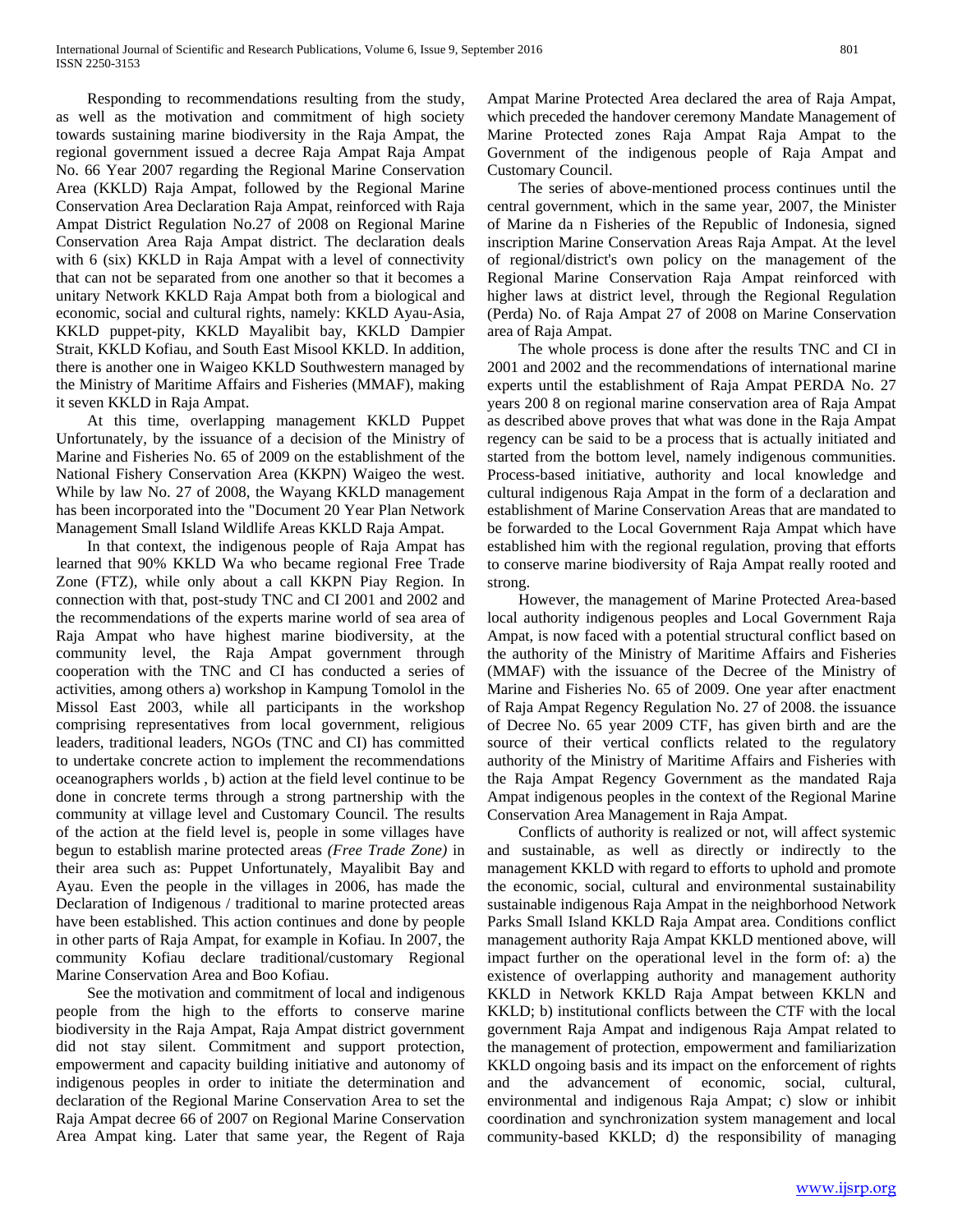more puzzling indigenous peoples and the local governments themselves. e) confidence indigenous Kawe as a fiduciary management of community-based indigenous KKLD will decrease in the future, because the indigenous people would be confused with the status KKLD and zoning; f) Award of Planning and Regional Development (Bappeda) Raja Ampat advise investors to travel the king Ampat marine biodiversity will use regulatory documents KKLD nuanced corruption and conflict of interest from the aspect of regulatory authority and management of marine conservation area.

### II. RESEARCH METHODS

 Location the research was conducted in the district of Raja Ampat, West Papua Province, particularly concentrated in the Regional Marine Conservation Area Raja Ampat. This study uses qualitative with this type of research is a case study. The informant in this research are: the Ministry of Marine Affairs and Fisheries, Regent District Raja Ampat, Head of Marine and Fisheries, Raja Ampat, Head of Indigenous / community Leaders District Raja Ampat, social institution of society *Concervation International Indonesia (CII), TNC,* data was collected through in-depth interviews, focus group discussions, observation and study documents, Analysis of data through interactive data analysis by Miles and Haberman is *data collection, data reduction, a data display,* and *conclusion drawing or verification.*

## III. RESULTS AND DISCUSSION

# **A. Inter-Organizational Conflicts in the Management KKLD in Raja Ampat Regency**

 Raja Ampat Islands are situated in the heart of the Triangle World *(Coral Triangle)* and is the center of the richest tropical marine biodiversity in the world today. Support research in 2001 by CI and 2002 by the TNC, as well as the Department for Environment Food and Rural Affairs (2012) support the results of the study the marine experts worldwide recommend the Raja Ampat as the context of the highest marine biodiversity in the world, has been confirmed by decree Raja Ampat 66 Year 2007 on Regional marine Conservation Area Raja Ampat, followed by the Regional marine Conservation Area Declaration Raja Ampat, and reinforced with Raja Ampat District Regulation No.27 of 2008 regarding marine conservation area Regions - KKLD Raja Ampat.

 Based on Government Regulation No.60 of 2007 on fish requires that the Resource Conservation Water Conservation Area (NOA) must have a separate organizational unit as management of CTF / KKLD. Raja Ampat KKLD management can not be managed by partial, but managed in a comprehensive and integrated into a system and rules that are not separated from one KKLD with other KKLD.

 That fact has been the basis for the consideration of the Raja Ampat Regency Government, supported by various parties in Raja Ampat and nationally to form an organizational unit as management of KKLD Raja Ampat. This process began in 2007, through the three stages of organizing institutionalization,

namely: Phase Initiation, Advanced Phase and Phase Finalization. Formation KKLD Raja Ampat is the embodiment and the result of an excellent cooperation between the Government of Raja Ampat by Conservation International (CI), The Nature Conservancy (TNC), as well as the parties engage competent. The purpose of its formation was as public institutions that will perform the duties and functions of an integrated and comprehensive management of the KKLD in Raja Ampat. Three phase formation process in detail as follows :

 *First, the* initiation phase. At this stage, the entire process of formation KKLD starts from the early initiation of the initiator (CI, TNS and stakeholders) in 2007, through a workshop held in December 2007 in Waigeo, Raja Ampat. The workshop was held under the main theme "workshop Initiation Institutional Model KKLD Raja Ampat." Through workshops Initiation of this, the well as involved have agreed to establish an institution that would manage KKLD in Raja Ampat and provide support to the Department of Marine and Fisheries (DKP) Raja Ampat to conduct further processes, in order to establish an institution will KKLD Raja Ampat.

 *Second,* Advanced Stage. After the initiation workshop, a discussion of Institutional KKLD serial Raja Ampat continue to be made, either in the form of informal and formal through a series of workshops involving stakeholders. Including coordinating and involving the Ministry of Maritime Affairs and Fisheries at the central level and the Ministry of the Interior. Several important workshops have been conducted in the process include: 1) Workshop KKLD at the Ministry of Maritime Affairs and Fisheries (MMAF) Jakarta in September 2007; and 2) Institutional KKLD workshop in February 2009 in Waiwo Raja Ampat. In these workshops, the participants tried to formulate organizational models that could be developed in Indonesia, including in Raja Ampat hereinafter these models continue to be studied more in depth with reference to the laws and regulations in Indonesia.

 *Third,* Phase Finalization Idea and Process. The ideas in the form of models of organization that has been generated in the second stage of the above continue to be discussed at national and regional level, so that the various results are crystallized and produce proposals for concrete in the form of a form of organization or agency model ideal which can be formed in Raja Ampat as Official Institution which will administer KKLD Raja Ampat.

 In connection with this third stage, held two workshops strategic importance, namely: a) Workshop conducted in Lombok, West Nusa Tenggara in May 2009. Through this workshop, the regent king Ampat has established all the preparation team UTPD Institutional development (Implementation Unit technical) KKLD of Raja Ampat. The KKLD UPTD officially by the Regent of Raja Ampat confirmed by decree regent king Amat No. 84 of 2009 as the basis for the appointment of a team. b) Establishment of business workshop KKLD Raja Ampat, conducted in November 2009 in Makassar. The results of this workshop is, Regent Raja Ampat issued Local Regulation 16 of 2009 on the Establishment of business KKLD Raja Ampat named Technical Implementation Unit of the Department of Marine and Fisheries Marine Conservation Area (UPTD Marine and Fisheries KKLD) of Raja Ampat.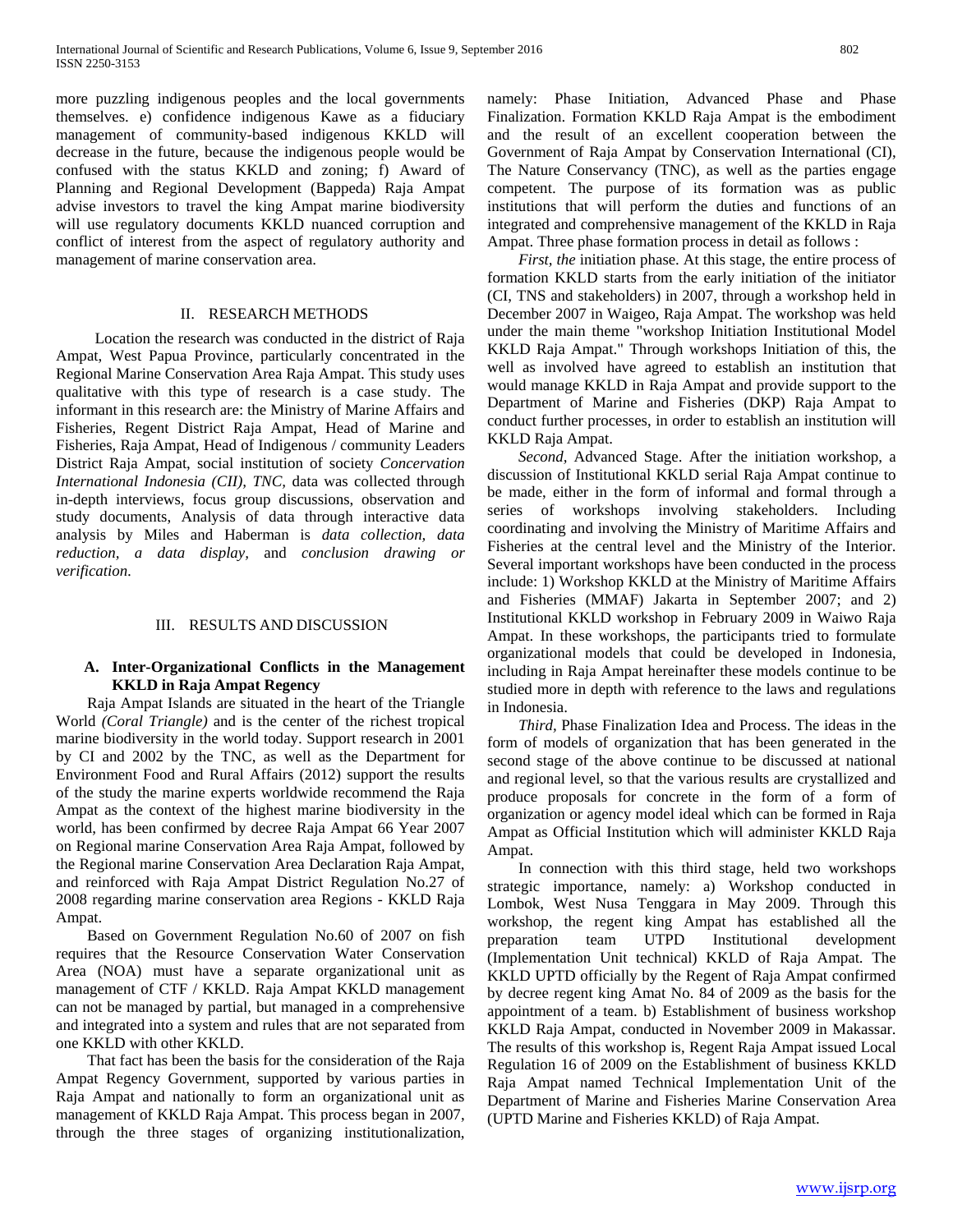Raja Ampat's own Local Government since 2006 has been declared a Marine Conservation Area (KKLD) in territorial waters. Global conservation area has been recognized as an effective tool in supporting sustainable fisheries, protecting critical marine habitats and ensure a livelihood for local people. Currently there are seven KKLD the networks covering more than 1 million hectares of coastal and marine areas.

 Since the declaration, in 2008 was born Ampat Regulation No.27 / 2008 on KKLD, where there are eight (8) the dominant factor as the fundamental reason and contextual enactment of this law, namely: (1) a declaration initiative Raja Ampat marine conservation area stems from the indigenous peoples; (2) submission of credentials (declaration) indigenous conservation to the Regent Raja Ampat; (3) KKLD-based culture and ecosystems; (4) KKLD, customs zone, SASI and the local economy; (5) KKLD and tourism; (6) The threat KKLD Raja Ampat and the conversion of ecosystems; (7) The coastal communities, the forefront of marine conservation; (8) coexistence management and empowerment.

 In addition Ampat Regulation No.27 / 2008 on KKLD, appeared later SK CTF 65 of 2009 on KKPI Waigeo West and surrounding sea of one year thereafter. This regulation is the result of harmonization and alignment between the Ministry of Forestry and Ministry of Maritime Affairs and Fisheries in 2009 concerning the affairs of the field of conservation of coastal and type. The harmonization, as evidenced in part have resulted in the signing of the handover of Natural Reserve Area and Conservation Areas of the Ministry of Forestry to the Ministry of Marine Affairs and Fisheries No. BA.01 / MENHUT-IV / 2009 - BA.108 / MEN.KP / III / 2009 dated March 4, 2009.

 The findings of the study results prove and illustrate that the birth of SK CTF 65 Year 2009 on the Establishment of National Water Conservation Area (KKPI) Waigeo West side (in this case the Long Islands) and Sea Surrounding in West Papua province, an integral part of the establishment of eight water conservation areas are officially designated Minister of Marine and Fisheries on September 3, 2009, which includes SK CTF Number: KEP.63 sd KEP.70/MEN/2009.

 Some of the things that underlie the issuance of Decree 65 of 2009 CTF are: 1) Eight Regulatory Package KKPI Year 2009 by the Ministry of KP; 2) Overlap and Conflict Regulation Authority Conservation Area; 3) Changes in Aquatic Conservation Paradigm; 4) Collaborative Management of Marine Protected Areas Based and Indigenous Peoples; 5) Sustainable KKPI Collaborative Management Commitment.

 There are two approaches in the context of the embodiment of regulatory authority with regard to the establishment of marine protected areas in Raja Ampat. The first, which is bottom-up, ie the regulatory approach customary marine conservation areas based on community-indigenous authority and declared together with the indigenous peoples forum; and subsequently mandated to the Government of the District of Raja Ampat Regency institutionalize through regulation. Raja Ampat No. 27, 2008. Second, the top-down, starting with the transfer of management functions KSDA consisting of 8 marine conservation areas and fisheries from MoF to KPP. From there NOA issued Decree No. include .65 in 2009 on KKPI Waigeo west and the surrounding sea. Third, the potential for conflict of regulatory authority, begin to appear when published Decree 65 of 2009 CTF: a) is not rooted or at least responsive to consider their regulatory authority at the local level Raja Ampat district who have already started the process through the establishment of marine protected areas customary; declared together on indigenous peoples forum; and mandated to the Government of the District of Raja Ampat Regency strengthen by issuing Regulation. Raja Ampat 27 2008. b) locations or areas that dicamtumkan in CTF Decree 65 of 2009 relating to Mutus, no problem; but related to Wayak Unfortunately, it is problematic because of overlapping with the locations that have been defined in advance by Raja Ampat Regency Regulation No.27 of 2008. c) where the impact of conflict management KKLD and KKPI rooted in conflict regulatory authority as depicted in the image the. Fourth. Another issue is, KKPI headquartered in Kupang. Included for the entire marine conservation in East Indonesia. While in the District Raja Ampat, Waisai, set Satker Office.

 From the description above, the potential for conflict between the organization with the regulations made by each stakeholder is more likely to occur in the absence of a vision of a definite purpose. Moreover, Overlapping regulatory authority overlaps and conflicts will arise. The findings of the study results also prove that s ampai this time, the authority of government affairs in the field of water conservation and the conservation of fish implemented by more than one agency, with reference to the legislation differently. With such a management system, there will be overlapping the authority and conflict of interest. Overlap this authority could Eventually lead to uncertainty law, whereas conflicts of interest may reduce the effectiveness and efficiency of the arrangements. The reason is obvious : the formulation and implementation of policies carried out by more than one authority.

 The findings of the study, as presented Suraji in the report of its study, Water Conservation Area (NOA), requires a management approach that is more specific, among other things because it is associated with the dynamics of aquatic ecosystems are constantly moving and the characteristics aquatic biota which does not recognize the separation of powers and boundaries administration. On the other hand, the effectiveness and efficiency of the authority of government affairs in the field of water conservation and conservation of fish species are closely related to the duties and functions and competence of each implementing agency's mandate.

 In addition, according to the legislation of international law of the sea, the sea is common property resources *(public property)* so that its management requires flexibility in the determination of the law at the national level. In its implementation in the field, this often creates inefficiencies and ineffectiveness in the process of determining the direction of the marine resource conservation policy. The middle ground needs to be done is the formulation of clearer division of affairs in order to create harmony work, both at the stage of making policy and regulatory frameworks *(policy and regulatory framework)* as well as at the implementation stage.

# **B. Type conflict between organizations in the management of KKLD RajaAmpat**

 Weight and Jehn (2009) in his book *"Manage Intra-Team Conflict through Collaboration"* stated that the nature of the conflict in the organization is divided into two (2) which is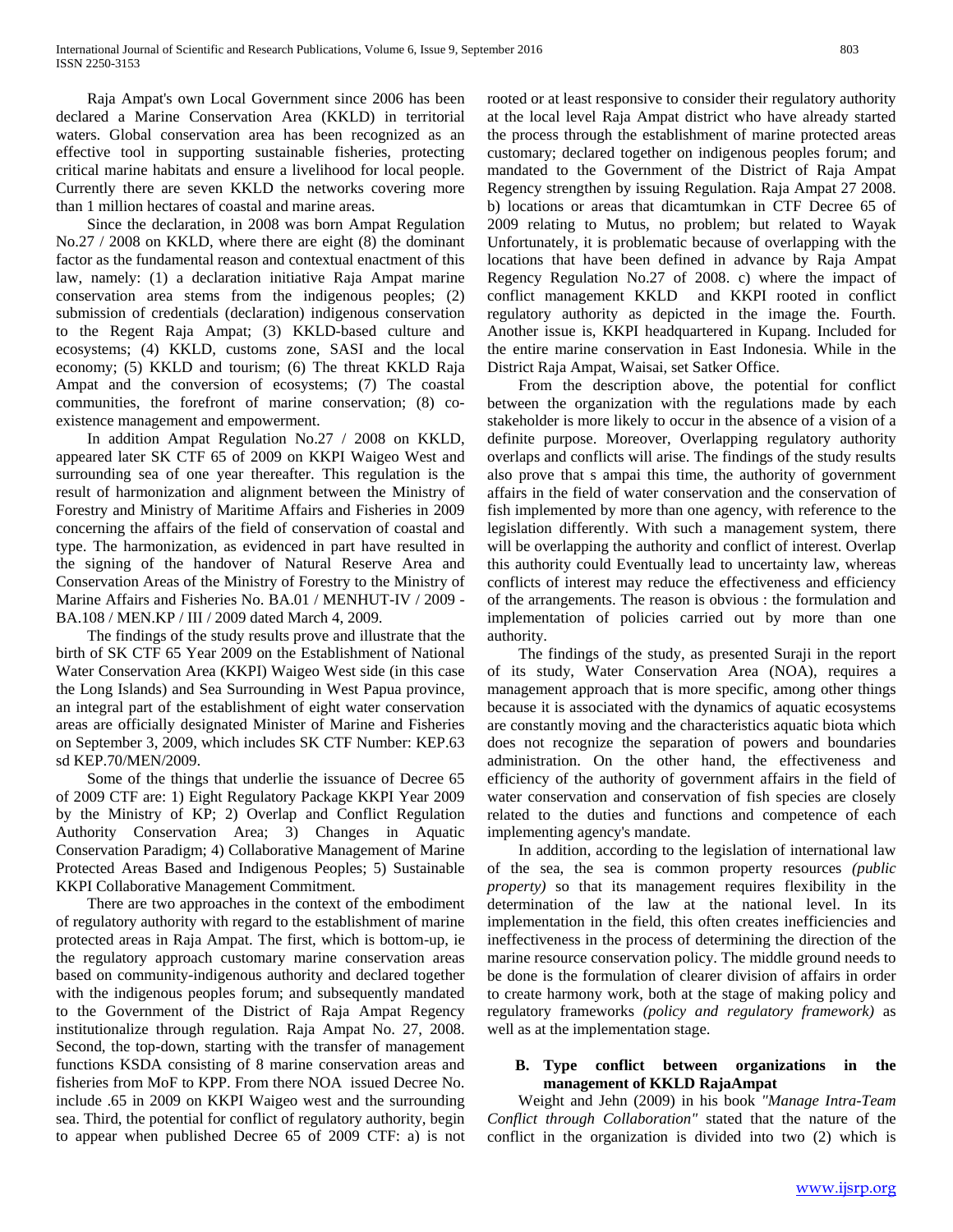conflict task and relationship conflicts. Conflict duties include incompatibility between members of the organization with regard to activities involving work processes and standards. Meanwhile, the conflict is a disagreement and inability relationship between the group members with regard to personal issues unrelated to the task.

 Jehn (in Nasih, 2013) outlines that task conflict or cognitive conflict is the perception of disagreements between members of the group about the content of their decisions and involve differences in viewpoints, ideas and opinions. Conflicts task improve decision quality due to a combination arising from the conflict in general and induce a feeling superior to the perspective of the individual (Mason and Mitroff, Schweiger and Sandberg, Schwenk, in Arumdati, 2007). According to Simons and Peterson (2000), conflict of duties is usually associated with two effects are interrelated and useful, the first is the quality of group decision. The presence of a conflict of duties tend to make better decisions than the group that did not experience it, because of the conflict task in promoting understanding the larger task of problem that is happening. The second benefit is the task of conflict that affective acceptance of group decisions. A number of researchers have found that task conflict can lead to increased satisfaction with the decision of the group and the desire to remain in the group (Amason, 1996).

 Relationship conflict is the perception of personal feuds and disagreements that can be described as the shadow of the conflict task (Simons and Peterson 2000). Relationship conflict is evidenced when the hatred of individuals and distrust each other (Amason, 1996) and is accompanied by strong negative emotions such as anger, frustration, irritation suspicion of one another (Simons and Peterson, 2000). Simons and Peterson (2000) also explains a negative role in the conflict relationship satisfaction and commitment to the group. Relationship conflict also affects the quality of group decisions in three interrelated ways. First, relationship conflicts limit the ability of information processing group for group members only spend time and energy to focus on each other than on the problem group (Evan, Jehn and Mannix in Simons and Peterson, 2000). Secondly, relationship conflicts limit the cognitive function of the group by increasing their stress and anxiety levels (Jehn and Mannix, Staw et al. in Simons and Peterson, 2000). Third, encourage relationship conflict or crime antagonist properties for the behavior of the group that can create hostile and scala the conflict (Baron, Janssen et al., Torrance, Walton in Simons and Peterson, 2000).

 The following described research findings related to the efforts to seek and reveal "how conflicts between organizations in the management of KKLD in the district. Raja Ampat "related to overlapping SK CTF 65 of 2009 and Regulation districtRaja Ampat No. 27 of 2008 in the management. First, Candy CTF No. 65/2009 issued on submission of an object management authority and marine fisheries of the MoF to the Ministry of the CTF. Second, the data is not yet available to determine that the area is handed over from the MoF to the Ministry CTF since its inception by the MoF for the establishment of protected areas. That is, the MoF to establish areas of conservation (including Waigeo western and Raja Ampat), without having to do a feasibility study first. Third, where the feasibility study, the area involved in the establishment of (KKPI). Particularly with indigenous peoples in these locations. (a) Because, secra factual,

there is a defined location for Waigeo protected areas to the west and Raja Ampat in which there are villages or residents. While based on the criteria of forest / protected area, the forest area / region can not be contained and populous village. (b) coordinates as evidence or indicators show the point location determined administratively on CTF Decree 65/2009, was different from factual to the actual coordinates of the location on the ground. That is, there are differences in location coordinates are administrative and factual. Fourth, the mention of the name of the location. Decree mentioned in the document, that the location of the National Water Conservation Area (KKPI) Waigeo west. However, the exact latitude and longitude, the name is located in Long Island, is in Wayak. (a) Actually, KKPI Raja Ampat is in Waigeo west, (b) While in the Ministerial Decree No. KPP 65/2009, called Raja Ampat, or in Wayak. Fifth, another difference, the sort order of the Law. In the structure of Indonesian law, there is the order of the Constitution, laws, government regulations, the Presidential Decree, Regional Regulation and Village Regulation, was not mentioned Decree. That is, the law has a higher legal force of the Regulation of the Minister or the Minister. Therefore, they should be assigned when the CTF Decree no. 65/2009, Decree CTF has been properly studied or conducting feasibility studies on their products associated with the regulation issued conservation areas in Raja Ampat. So the presence of the Decree no overlapping or even conflicting regulatory authority, as is the case now. Known after the Decree was issued .

 Based on the results of research on the important points is Candy CTF 65/2009-based transfer functions of management authority and marine fisheries object of MoF to the CTF. The MoF set KKPI Waigeo west and Raja Ampat without a feasibility study. Through the feasibility study, the area can be involved in setting the KKPI. The mention of the name of the location in CTF Decree 65/2009 does not correspond to the actual location of the facts. In the structure of Indonesian law, regulation No.27 / 2008 has a more dominant position, versus CTF Decree 65/2009.

# **C. Model of conflict resolution between organizations in the management of KKLD in Raja Ampat**

 Resolution model used is a model *compromising*  (Ivancevich et.al., 2008).

# *a. The resolution of conflicts in the management of KKLD*

Based on the results of research models resolutions offer are :

 1) *Legal certainty roots of the conflict settlement KKPD regulatory authority and KKPI Raja Ampat* , Review back and revise Decree No. KKP 65/2009 which is synchronized with the mandate of Special Autonomy Law for Papua and Raja Ampat Regency Regulation No.27/2008. In the context of regional autonomy and special autonomy in Papua and West Papua, the decision to revise or cancel the CTF Decree 65 of 2009, can be said to be "null and void." So the roots of conflict, the regulatory authority managing protected areas in Raja Ampat district will be solved at its root or main sources conflict. Conservation objectives and the economy must be secured together by the Raja Ampat regency and LTO-based Ministry of indigenous or local communities.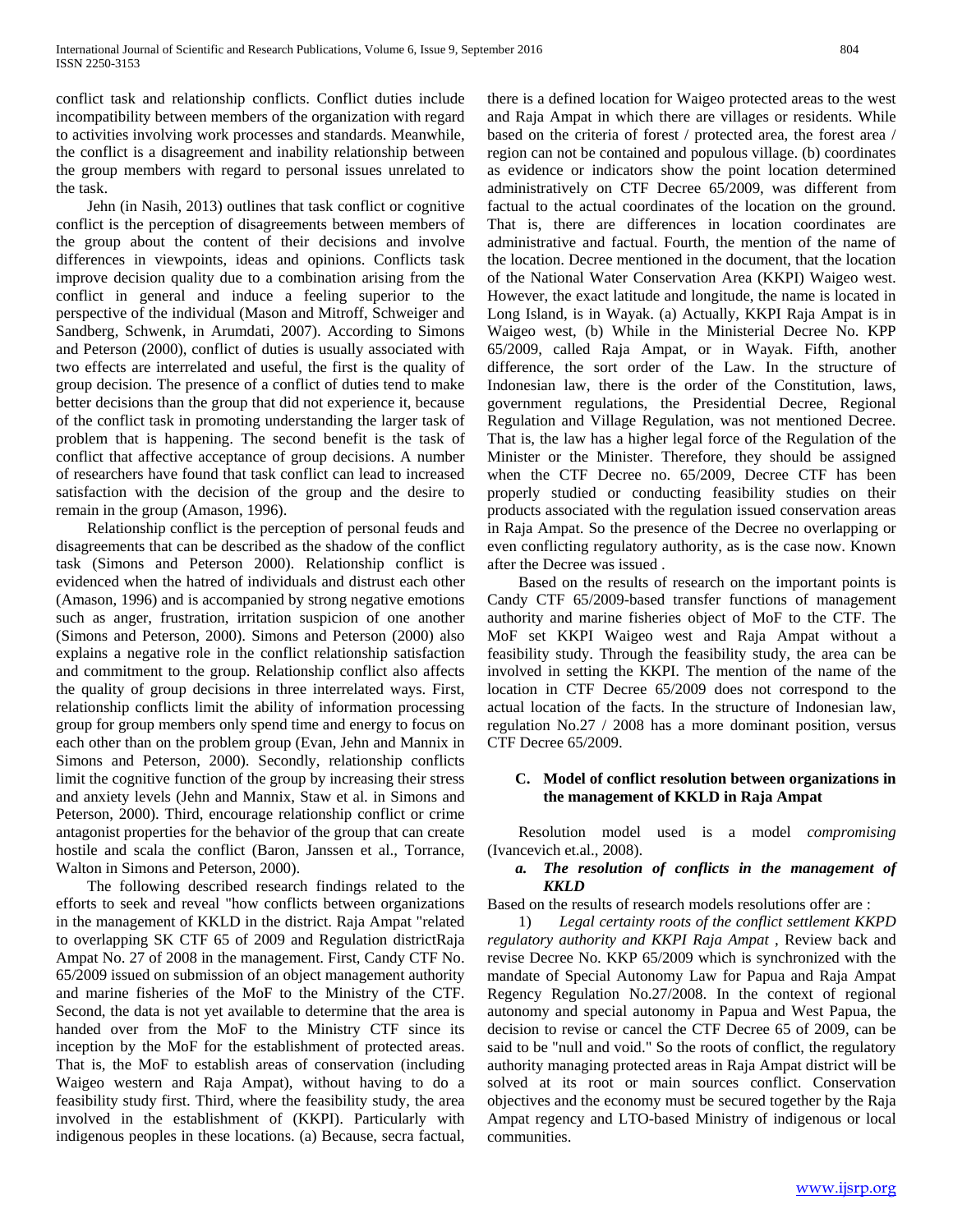2) *Submit KKPI managed through KKPD area*. All activities KKPI delegated to the regions through the Raja Ampat Regency KKPD proportionally emphasizes the role of indigenous peoples. The role of the CTF and its work units take proportional and strategic role as the control unit. Comanagement related to: tasks, functions and clear authority to Wayak. Need MoU Co-management is performed by the Regent of Raja Ampat and the CTF. If you still want to maintain the CTF Ministry KKPI located in the district of Raja Ampat, it must take other locations outside of the six KKPD Raja Ampat Regency existing and already regulated by Regulation Raja Ampat Regency 27 in 2008. KKPI, wil focus on 12 of the line coastal boundary. Because KKPD average is in wil 4 miles of shoreline. If not, will continue to be the regulatory authority for the deepest roots of conflict formal, structural and sustainable.

 3) *Management must KKPI Wayak economic impact for the indigenous / local*. CTF has set Wayak as KKPI location, but the problem of land rights there is not handed over to the Government of Raja Ampat Regency, and was not completed by the CTF. Indigenous peoples requested that management should KKPI Wayak economic impact for the indigenous / local. People have become the real victims of the conflict regulatory authority rooted in Decree 65 of 2009 the CTF.

 4) *The role of the CTF* : coordination and facilitation (decentralization) and not take over (centralization). The role of the CTF is to facilitate indigenous peoples and regions in order to manage conservation areas in the region and not to take over authority and management authority is centralized through intervensai imposition of interest by using Kepmen. Raja Ampat Regency local government agreement and LTO on the status of regions and the financing arrangements and management.

 The findings of the NGO elements, UPTD, PK Department provides an overview of the conflict resolution model, which uses joint problem solving approach that involves all stakeholders: indigenous peoples, Raja Ampat District Government and the CTF.

 Second, elements of the Task Force on the location KKPD. The findings provide a snapshot of the model res o Warp conflict, include: (a) Implement the tuck trilateral dialogue: indigenous people of West Papua, Raja Ampat regency and KKPN about the status and management of KKPD and KKPN. (b) Since no special autonomy in Papua and West Papua, then return to the area to set up and manage. (c) Preferably, all forms of business set product policy and the central regulatory authority with regard to the arrangement and management of conservation areas must communicate and consult with local governments and indigenous community Raja Ampat. Where it is intended to prevent conflicts of authority regulations, as well as the management and use of protected areas as happened with KKPD and KKPN today. (d) The Government through the CTF, revisit and revise Decree 65 of 2009 CTF for: aa) find the best solution in order to address overlapping regulatory actions on the same object; b) vertical and horizontal resolve conflicts as a result of the use of unilateral existing regulatory authority.

 This proves that the resolution of the conflict may include: (1) The trilateral dialogue: indigenous people, local government and LTO Raja Ampat; (2) corresponding Papua Special Autonomy, return management to the region; (3) communication and consultation with the local LTO products that are responsive regulatory conflict prevention. (4) reviewing to open CTF Decree 65/2009 : complete overlapping regulatory objects and overcome vertical and horizontal conflicts existing regulatory authority.

# *b. Strategic steps and stages of conflict resolution*

 Findings with regard to the stage and strategic steps of conflict resolution as follows: First, the element NGO, UPTD and Department PK, disclose: (1) Focusing on major issues relating to the legal status KKPD based on the Declaration Tomohol about CTF Indigenous and Regulation Kab King Ampat No.27 of 2009, which is protected by the Autonomous Regions and Special Autonomy for Papua. (2) Location KKPN Wayak (2009) overlap in a top location KKPD Raja Ampat region, should be abolished, thus overcoming the conflict structure to the level of social conflict indigenous peoples Halmahera and Raja Ampat. Referring to a concrete proposal LGs Kab Raja Ampat as a map of alternative solutions (see Appendix: The options / scenarios collaboration between local and central government taking into account the System Zoning existing - *existing* - in Wayag Islands Unfortunately, both from the local government or central government ) (3) options of comanagement approach between KKPN and KKPD the conservation area overlapping irrelevant.

 Second, the findings revealed a discussion with SATGAS P2L stages and steps to resolve the conflict regulatory authority as follows: (1) Implementation of a formal meeting of the parties: between the Government of the District Raja Ampat, West Papua Indigenous Peoples and KKPN. (2) Generate a troubleshooting agreement: aa) on the roots of the conflict through the birth of the regulatory authority CTF Decree No. 65 of 2009 relates to the fact overlapping objects KKPN above KKPD region; bb) and its impact on horizontal conflicts among indigenous people of West Papua and Central Halmahera. (3) The agreement solving the root of the problem and its impact outlined in a framework that becomes the handle of the parties or stakeholders as a whole. (4) Disseminate all results solving regulatory authority root causes of conflict and its impact to the community. (5) Raja Ampat District Government needs to produce legislation for structuring, management and utilization of marine conservation areas and areas integrally. (6) Local Government Raja Ampat regency with the support of Higher Education, the NGO and indigenous people, conducted a study together to support the strategic activities.

## IV. CONCLUSION

Based on the findings and discussions can be concluded that

:

1. Conflict between relevant organizations through regulation regulatory authority KKLD District Raja Ampat No.27 / 2008 and KKPI through CTF SK 65/2009 in the fact that the birth of Raja Ampat Regency Regulation No.27 / 2008, relating to eight (8) of the main reasons the use of regulatory authority that is *bottom-up* in the spirit of regional autonomy and special autonomy, namely: the initiative declaration Raja Ampat marine protected area stems from the